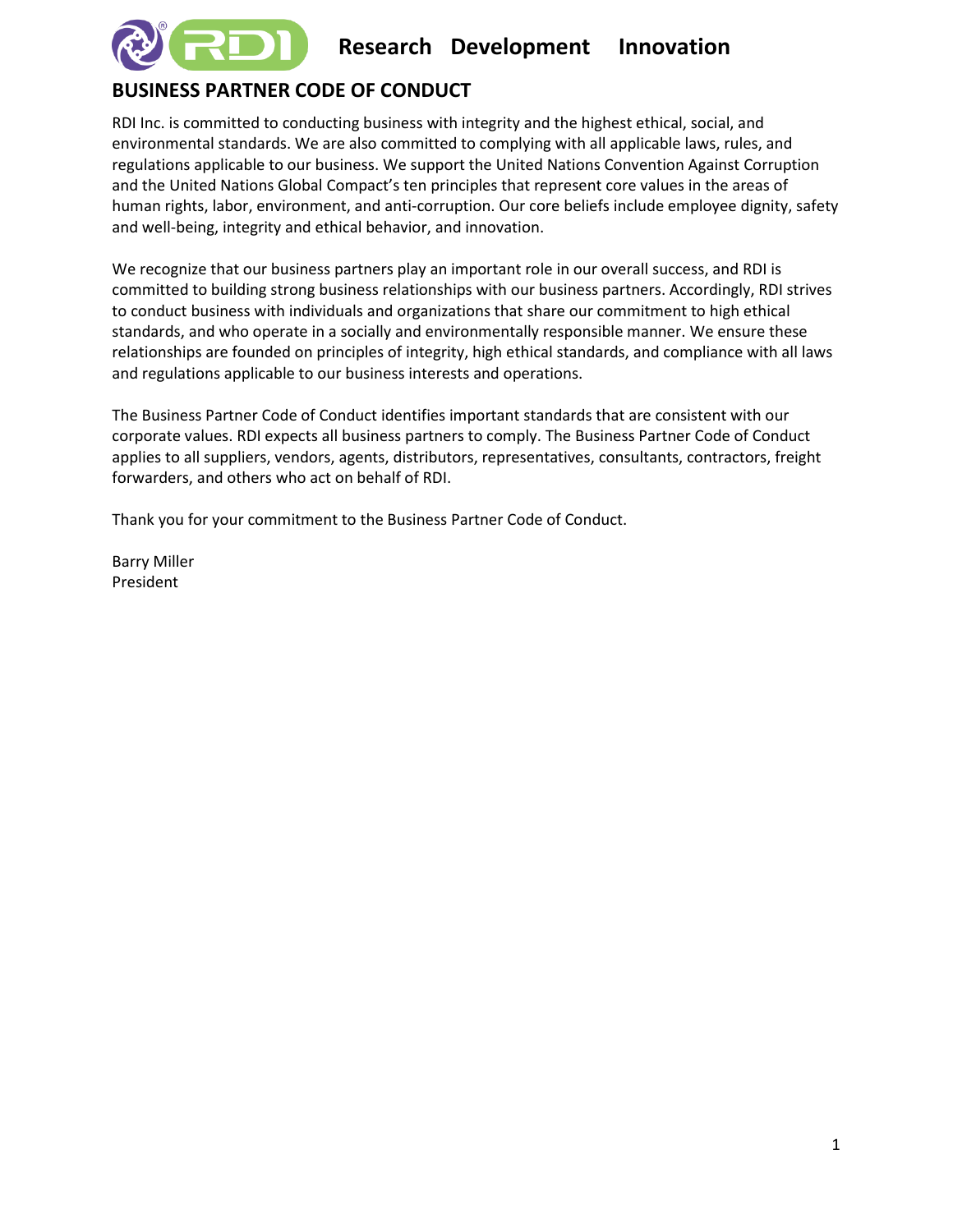

## **BUSINESS PARTNER CODE OF CONDUCT**

## **Laws and Regulations**

RDI is committed to complying with all laws and regulations applicable to our business and requires that our business partners share this commitment.

## **Human Rights**

RDI is committed to protecting internationally recognized human rights and engaging in fair employment practices. RDI is committed to providing a safe, respectful, and diverse work environment that promotes health, well-being, and continuous learning. RDI requires that our business partners share this commitment and adhere to the following standards:

- Comply with all employment and labor laws, including but not limited to, those respecting freedom of association, privacy, equal employment opportunity, child labor, working hours, and right to reasonable compensation;
- Prohibit forced labor, involuntary labor, child labor, and human trafficking;
- Prohibit discrimination against employees based on race, religion, color, national origin, age, sex, sexual orientation, gender identity, marital status, genetic information, disability, or protected veteran status; and
- Prohibit harassment of any employee by another employee or third party.

## **Anti-Corruption**

RDI is committed to working against corruption in all its forms, including extortion and bribery. RDI prohibits the offer or acceptance of bribery in any form. RDI requires that our business partners share this commitment and adhere to the following standards.

- Comply with applicable laws and regulations concerning anti-corruption;
- Prohibit any form of corruption or bribery;
- Prohibit offering or accepting gifts or entertainment that could be considered a bribe, an exchange for preferential treatment, or an attempt to influence a business decision.

## **Business Ethics and Fair Competition**

RDI is committed to open and fair dealing with its business partners. RDI requires that our business partners share this commitment and adhere to the following standards:

- Comply with all competition laws applicable to business operations;
- Comply with all applicable laws when gathering competitive information;
- Not make any illegal or unethical attempts to restrain or limit competition in violation of competition laws;
- Not discuss or exchange prices with our competitors; and
- Not engage in any unfair, misleading, or deceptive trade practices.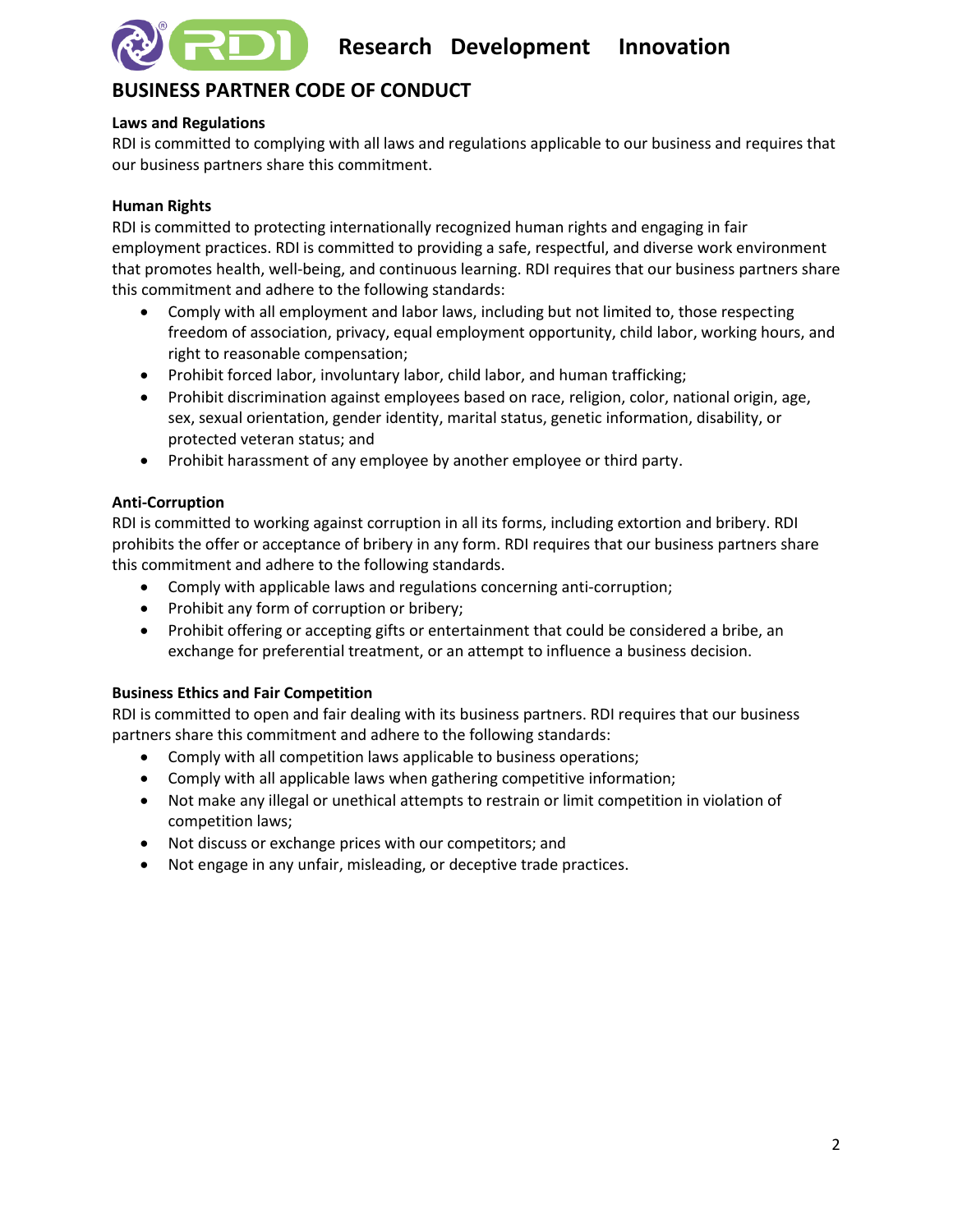

## **BUSINESS PARTNER CODE OF CONDUCT**

## **Data Protection, Confidential Information, and Intellectual Property**

RDI is committed to safeguarding the intellectual property asses and confidential and proprietary information of RDI as well as that of our business partners. RDI requires that our business partners share this commitment and adhere to the following standards:

- Comply with all applicable laws concerning privacy and data protection; and
- Respect, protect, and secure the intellectual property and confidential and proprietary information of RDI as well as other business partners.

## **Environment, Health, and Safety**

RDI is committed to complying with all environmental, health, and safety laws and regulations in locations where we conduct business and providing a safe and healthy work environment. RDI supports a proactive approach to environmental challenges, undertakes initiatives to promote greater environmental responsibility, and encourages the development and distribution of environmentally friendly technologies. RDI requires that our business partners share this commitment and adhere to the following standards:

- Comply with all environmental, health, and safety laws and regulations that apply to business operations;
- Incorporate sustainable practices that minimize the impact on the environment and encourage the reuse of all materials;
- Provide accurate information to government authorities in connection with applications for any environmental permit, approval, or in any reports that are required to be filed with such authorities;
- Not make any improper payments to obtain permits, licenses, certifications, or to resolve any other environmental issues; and
- Utilize safety practices that minimize employee injuries and occupational diseases.

## **Trade Compliance**

RDI is committed to compliance with applicable trade control laws and regulations. RDI requires that our business partners share this commitment and comply with all applicable laws and regulations governing the exportation, re-exportation, re-transfer, and importation of commodities and technical data.

## **Quality**

RDI is committed to providing products and services that consistently meet our customers' expectations of quality and value. RDI continually monitors and improves our processes as a means to ensure overall customer satisfaction, achieve our quality objectives, and share best practices. RDI requires that our business partners share this commitment.